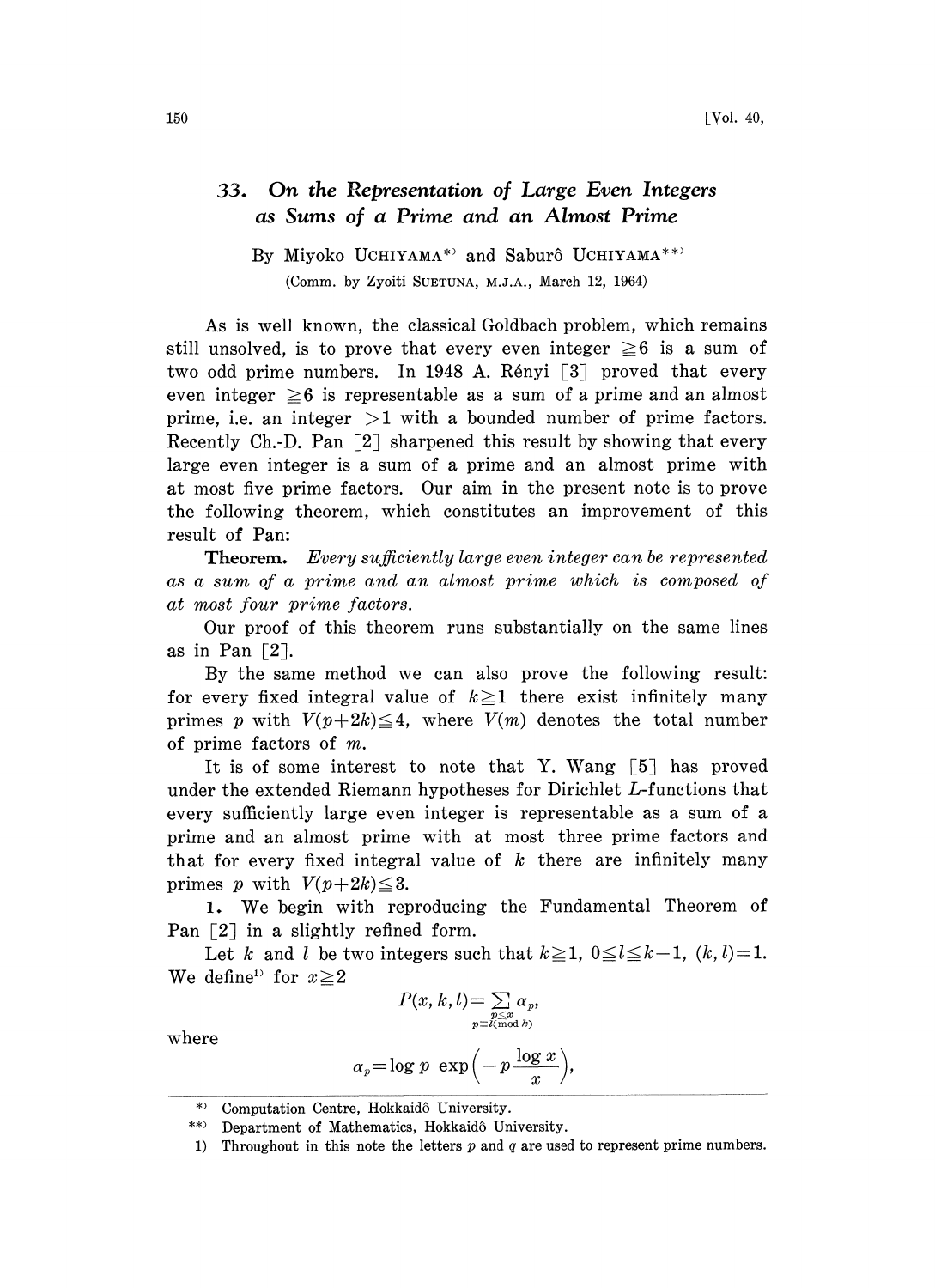and put

$$
R_k(x) = P(x, k, l) - \frac{x}{\varphi(k) \log x}.
$$

Let  $\chi$  be a character defined to the modulus k and let  $L(s, \chi)$  $(s=a+it)$  denote the corresponding Dirichlet L-series. By a result of D. A. Burgess [1, Theorem 2], we find that if  $\chi$  is a non-principal character (mod  $k$ ) then

$$
\displaystyle \Big|L\Big(\frac{1}{2}+it,\,\chi\Big)\Big|{<}c(|t|{+}1)k^{\frac{7}{32}+s}
$$

for any  $\delta > 0$ ,  $c = c(\delta)$  being a positive constant. It is easily seen from the proof of Pan  $\lceil 2 \rceil$  that his Fundamental Theorem can now be stated as follows: for any fixed  $\varepsilon > 0$  and any  $A \ge 3$  we have

$$
\sum_{m\leq x^{2\overline{2}}}\frac{1}{2}|\mu(m)2^{\nu(m)}R_m(x)|=O\Big(\frac{x}{\log^4 x}\Big),
$$

where  $v(m)$  denotes the number of distinct prime factors of m and where (and in what follows) the O-constant may depend only on  $\varepsilon$ and A.

2. Let <sup>e</sup> be a sufficiently small fixed positive real number and let  $N \ge N_0 = N_0(\varepsilon)$  be a large even integer. We set for  $u \ge 2$ 

$$
P(N^{\frac{1}{u}}) = \sum \alpha_p,
$$

the summation being extended over the set of primes  $p \leq N$ ,  $(p, N)=1$ , such that  $N-p$  is not divisible by any prime  $q \leq N^{\frac{1}{u}}$ . We wish to estimate  $P(N^{\frac{1}{u}})$  for some values of u.

For the sake of brevity let us put  $A_{N}=(e^{c}C_{N})^{-1}$ , where C denotes the Euler constant and

C-- p--2 (p--l)

Now we take  $h$  so as to satisfy

$$
\frac{3\cdot 20}{391}+\frac{2.20}{391(h-1)}=\!\frac{8}{23}\!-\!\varepsilon,
$$

i.e. 
$$
h = (116-391\varepsilon)/(76-391\varepsilon)
$$
. Then for  $x \ge x_0 = x_0(\varepsilon)$  $0.4229 > \tau = \log(h+\varepsilon) > \sum_{\substack{x < p \le x^h \\ (p,N)=1}} \frac{1}{\varphi(p)},$ \n $1.5264 > \lambda = h + \varepsilon > \prod_{\substack{x < p \le x^h \\ (p,N)=1}} \left(1 - \frac{1}{\varphi(p)}\right)^{-1}.$ 

We obtain by the sieve method of Viggo Brun, via the Pundamental heorem of Pan, that

$$
P(N^{\frac{20}{391}}) \displaystyle{>}\, 39.1(1\!-\!c) A_{\scriptscriptstyle N} \frac{N}{\log^2\!N} + O\Big(\frac{N \log\!\log\!N}{\log^3\!N}\Big),
$$

where

$$
c = \sum_{m=0}^{\infty} \frac{\lambda^{m+1}((m+1)\tau)^{2m+4}}{(2m+4)!} < 0.004379.
$$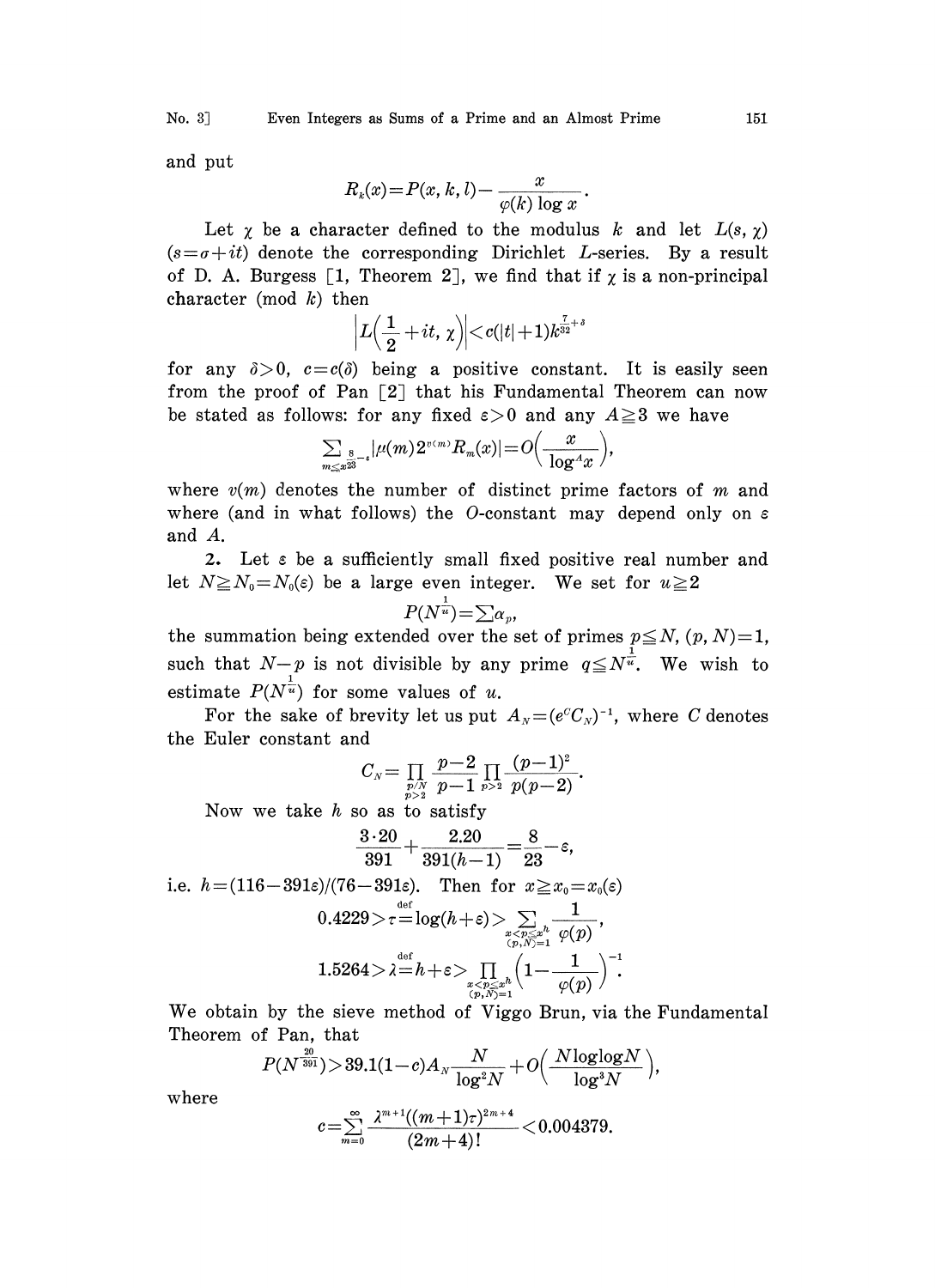Hence

(1) 
$$
P(N^{\frac{20}{391}}) > 38.9287 A_N \frac{N}{\log^2 N} + O\left(\frac{N \log \log N}{\log^3 N}\right).
$$

3. Let v be a real number satisfying  $4 \le v < 391/20$ , and let q be a fixed prime number in the interval  $N^{\frac{1}{v}} < q \leq 2N^{\frac{1}{v}}$ . We define  $S_v(q) = \sum \alpha_v$ 

where the summation is extended over the set of primes  $p \leq N$ ,  $(p, N)=1$ , such that  $N-p\neq 0 \pmod{p'}$  for any  $p'\leq N^{\frac{1}{v}}$  and  $N-p\equiv 0$  $(p, N)=1$ , such that  $N-p\neq 0 \pmod{p'}$  for any  $p' \leq N^{\frac{1}{v}}$  and  $N-p=0$ <br>(mod q). To estimate  $S_v(q)$  we apply the sieve method of A. Selberg (cf.  $[4,$  Appendix]). Thus, if q is a non-exceptional prime<sup>2</sup> then we get, again by the Fundamental Theorem of Pan,

$$
S_v(q) \hspace{-0.3ex}\le\hspace{-0.3ex} A_N \frac{C_\epsilon(v,\,t_q)}{\varphi(q)}\frac{N}{\log^2\hspace{-0.15ex}N}+O\hspace{-0.35ex}\left(\frac{N (\mathrm{log} \mathrm{log}\,N)^3}{\varphi(q)\mathrm{log}^3 N}\right)
$$

where  $t_q = (\log N)/\log q$  and

$$
C_{\epsilon}(v, t) = \begin{cases} \frac{2e^c v}{a} & (0 < a \le 1), \\ \frac{2e^c v}{2a - 1 - a \log a} & (1 < a \le 2.9), \\ a = \frac{v}{2} \left(\frac{8}{23} - 2\varepsilon - \frac{1}{t}\right). \end{cases}
$$

On the basis of this fact it is not difficult to prove that  $P(N^{\frac{20}{391}}) {-} P(N^{\frac{1}{8}}) {\leq} J(\varepsilon) A_N \frac{N}{\log^2\!N} {+} O\Big(\frac{N \log\!\log N}{\log^{5/2} N}\Big)$ 

where

$$
J(\varepsilon) = \int_{8}^{\frac{391}{20}} \frac{C_{\varepsilon}(v, v)}{v} dv.
$$

We shall show that for some sufficiently small  $\varepsilon>0$  we have (2)  $J(\varepsilon) \leq 28.5753$ .

Now, substituting 
$$
s = \frac{v}{2} \left( \frac{8}{23} - 2\varepsilon - \frac{1}{v} \right)
$$
 and putting  $\varepsilon = 0$ , we get  

$$
J(0) = \frac{23e^c}{\left( \int_0^1 \frac{ds}{16} + \int_0^{\frac{29}{10}} ds \right)}
$$

$$
J(0) = \frac{23e^{\circ}}{2} \Big( \int_{\frac{41}{46} - 8} \frac{ds}{s} + \int_{1}^{10} \frac{ds}{2s - 1 - s \log s} \Big) = \frac{23e^{\circ}}{2} (J_1 + J_2),
$$

say. We have

$$
J_1 = \log \frac{46}{41} < 0.115070.
$$

To estimate  $J_z$ , we note that the function  $f(s)=1/(2s-1-s \log s)$  is convex for  $1 \le s \le 2.9$ . Hence

$$
J_2 \leq 0.05(f(1) + f(2.9)) + 0.1(f(1.1) + f(1.2) + \cdots + f(2.8)).
$$

2) For the meaning of an 'exceptional' prime we refer to [3, Lemma 1].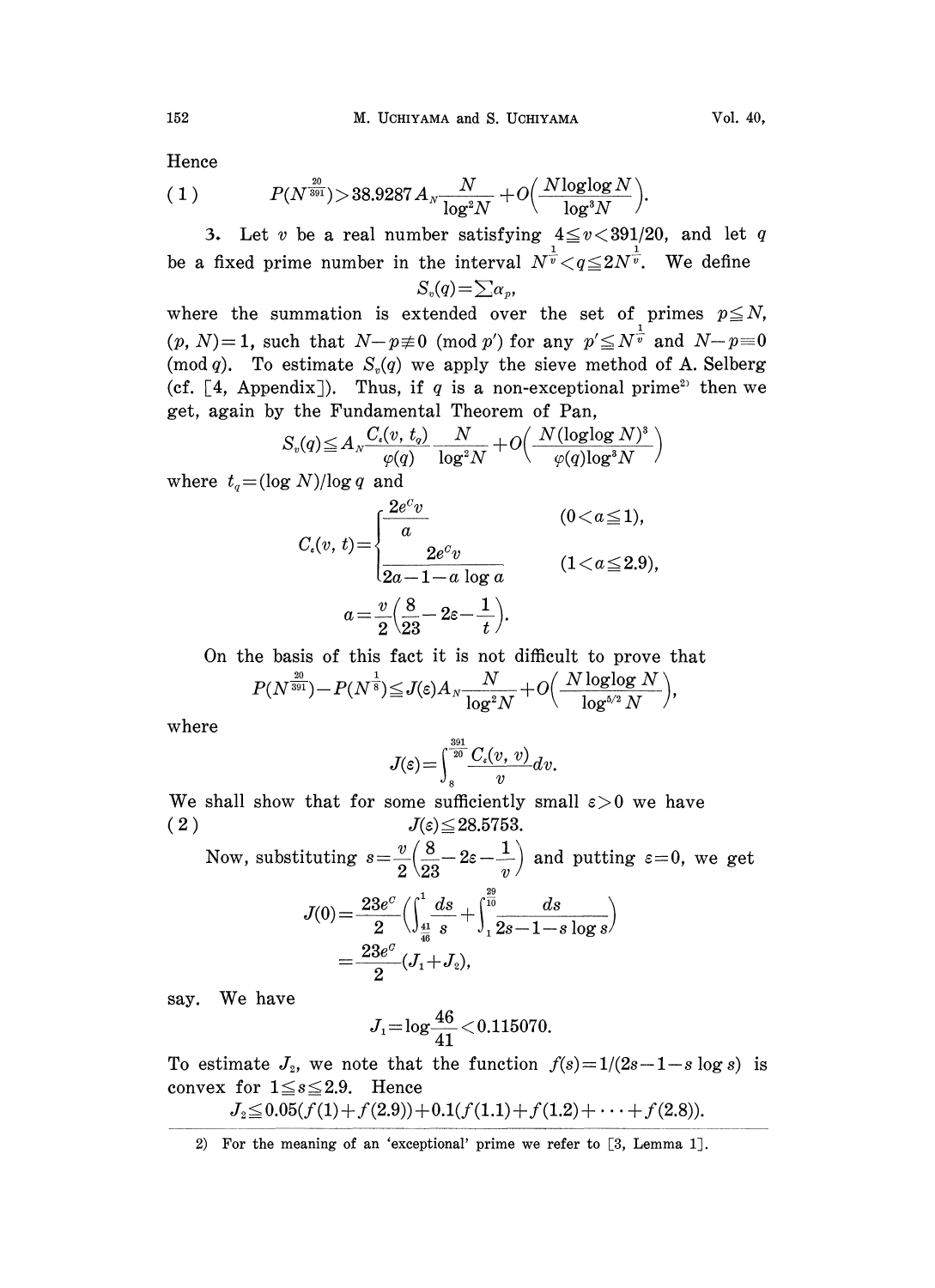We evaluated  $J_2$  in this way using the electronic computer, HIPAC 103, and found that

$$
J_{\scriptscriptstyle 2}{<}1.280044.
$$

Thus we have  $J(0)$   $\leq$  28.575216, and the result (2) follows from this by continuity argument.

It now follows from (1) that

(3) 
$$
S_1 \stackrel{\text{def}}{=} P(N^{\frac{1}{6}}) > 10.3534 A_N \frac{N}{\log^2 N} + O\Big(\frac{N \log \log N}{\log^{5/2} N}\Big).
$$

## 4. We put

$$
S_{\scriptscriptstyle 2} \!\!=\! \sum\! \alpha_{\scriptscriptstyle 1}
$$

the summation being extended over the set of primes  $p \leq N$ ,  $(p, N)=1$ , such that  $N-p\neq 0 \pmod{p'}$  for any prime  $p' \leq N^{\frac{1}{5}}$  and  $N-p=0$ (mod q) for at least three distinct primes q,  $(q, N)=1$ , in the interval  $N^{\frac{1}{2}} < q \leq N^{\frac{1}{4}}$ . Then we have, as in the preceding section,

$$
3S_2\hspace{-0.3ex}\leq\hspace{-0.3ex} K\hspace{-0.1em}(\varepsilon) A_N\frac{N}{\log^2\hspace{-0.15em}N\hspace{-0.15em}}+O\hspace{-0.15em}\left(\frac{N\log\hspace{-0.15em}\log N}{\log^{\hspace{-0.15em}5\hspace{-0.15em}N\hspace{-0.15em}}}\right)\hspace{-0.15em},
$$

where

$$
K(\varepsilon) = \int_{4}^{8} \frac{C_{\varepsilon}(8, v)}{v} dv
$$

and  $K(\varepsilon) \leq 31.0584$  for some sufficiently small  $\varepsilon > 0$  since we have

$$
K(0) = \frac{23e^{\sigma}}{2} \log \frac{41}{9} < 31.058372.
$$

Hence

$$
(4) \tS2 \le 10.3528 AN \frac{N}{\log^2 N} + O\Big(\frac{N \log \log N}{\log^{5/2} N}\Big).
$$

5. Now, let us fix  $\varepsilon > 0$  so small that the inequalities (3) and (4) hold simultaneously, and suppose that  $N \ge N_0 = N_0(\varepsilon)$  be a sufficiently large even integer. We consider the sum

$$
S{=}\textstyle\sum\alpha_p
$$

where the summation is extended over the set of primes  $p \leq N$ ,  $(p, N)=1$ , such that  $N-p\neq 0 \pmod{p'}$  for any prime  $p'\leq N^{\frac{1}{5}}$ ,  $N-p$  $\equiv 0 \pmod{q}$  for at most two primes q,  $(q, N)=1$ , in  $N^{\frac{1}{6}} < q \le N^{\frac{1}{4}}$ , and  $N-p\neq 0 \pmod{q^2}$  for any prime q in  $N^{\frac{1}{3}} < q \leq N^{\frac{1}{4}}$ . It is clear that the sum  $S_3$  of the  $\alpha_p$  taken over the set of primes  $p \leq N$ ,  $(p, N)=1$ , such that  $N-p\neq 0 \pmod{p'}$  for any  $p'\leq N^{\frac{1}{3}}$  and  $N-q\equiv 0 \pmod{q^2}$  for some q,  $(q, N)=1$ , in  $N^{\frac{1}{3}} < q \le N^{\frac{1}{4}}$  is of  $O(N^{\frac{7}{8}})$ . By (3) and (4) we thus obtain

$$
S \ge S_1 - S_2 - S_3
$$
\n
$$
(5) > (10.3534 - 10.3528) A_N \frac{N}{\log^2 N} + O\left(\frac{N \log \log N}{\log^{5/2} N}\right)
$$
\n
$$
> 0.0005 A_N \frac{N}{\log^2 N} > 1.
$$

It follows from (5) that there exists at least one prime  $p \leq N-3$ ,  $(p, N)=1$ , such that  $V(N-p)\leq 4$ , provided that  $N=0$  (mod 2) be